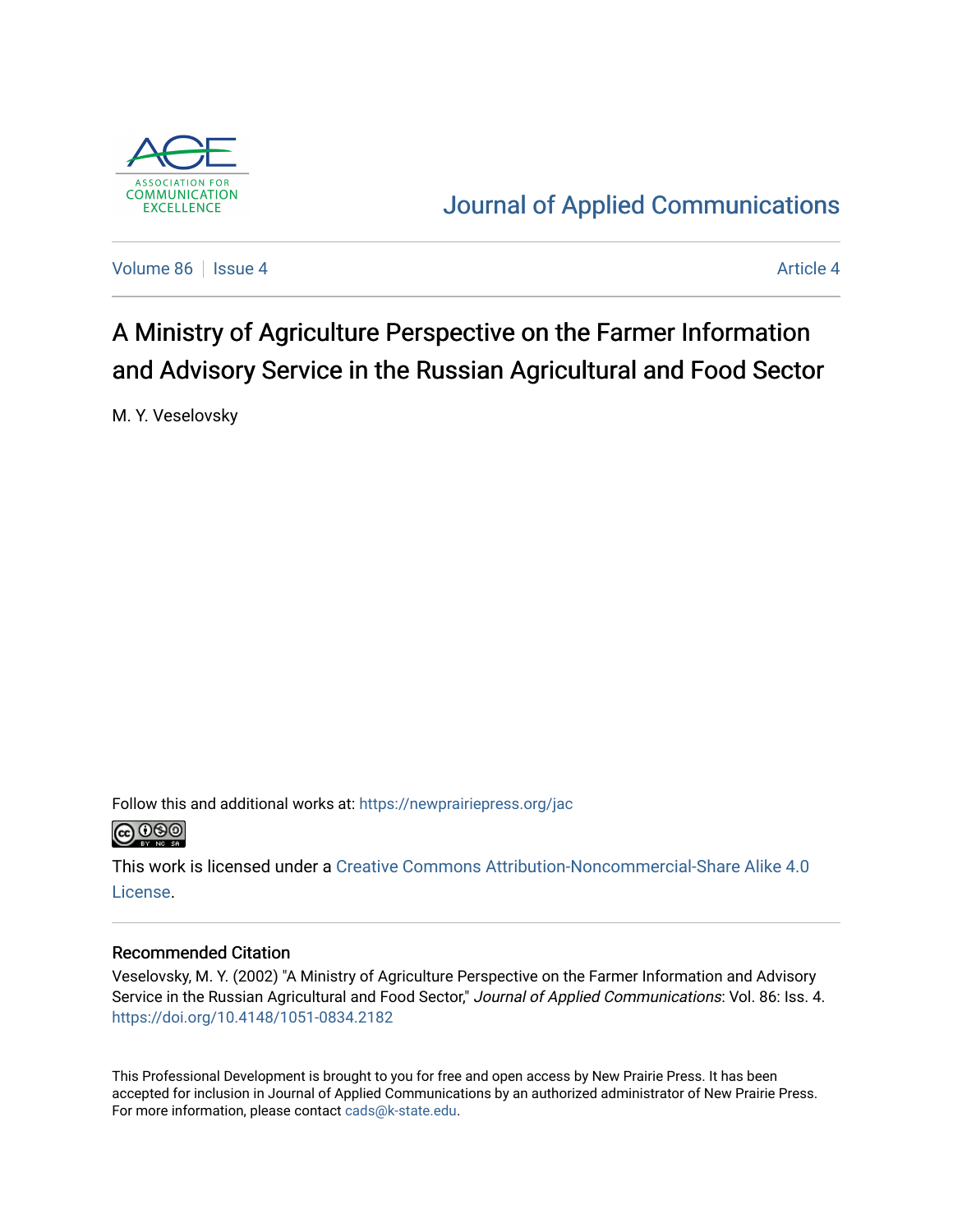## A Ministry of Agriculture Perspective on the Farmer Information and Advisory Service in the Russian Agricultural and Food Sector

### Abstract

This project utilized a network of 300 agricultural specialists, a network of rural radio stations, and an Internet backbone agricultural information archive to develop an innovative new agricultural and rural development communication system for Russia. Experts were encouraged to share their research findings and field recommendations with the project, and in return they received a quarterly packet that included similar recommendations from the other experts. Rural radio stations were given raw scripts or taped program materials via CDs or Internet links for local broadcasting, and in return were asked to send the project copies of local scripts they developed and broadcast. The overall project was coordinated by Moscow State University, but also collaborated with and shared radio script information with the Press Video Center of the Ministry of Agriculture. By the project's fifth year, the Internet site was receiving more than 1 million site visits per month. One innovative aspect of the project was a feedback form placed into each quarterly packet. Responses were received from 30 percent of recipients. Project staff found that recipients were willing to fill out very detailed feedback forms if they perceived that this would influence future materials they would receive.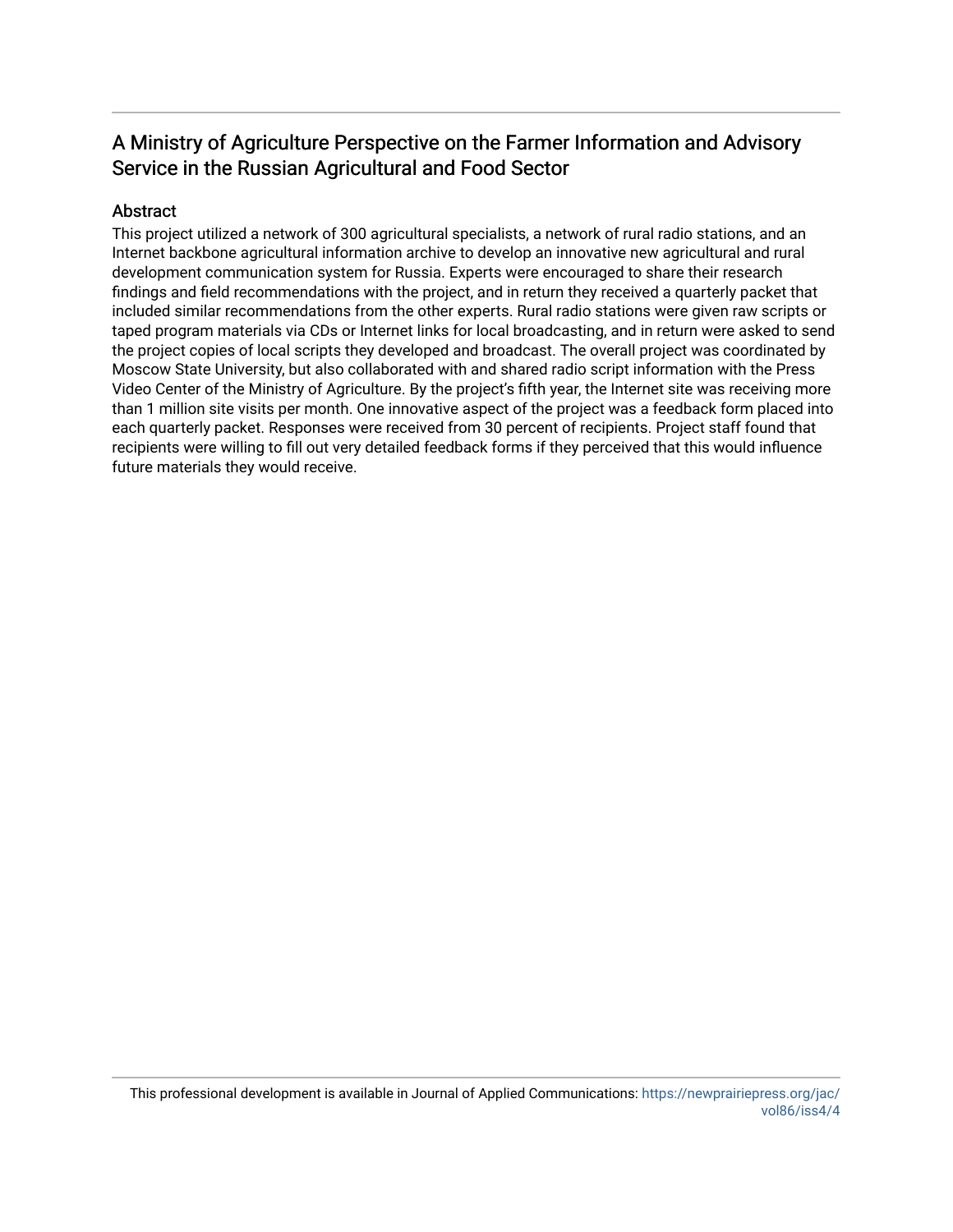## **A Ministry of Agriculture Perspective on the Farmer Information and Advisory Service in the Russian Agricultural and Food Sector**

M.Y. Veselovsky

### **Abstract**

This project utilized a network of 300 agricultural specialists, a network of rural radio stations, and an Internet backbone agricultural information archive to develop an innovative new agricultural and rural development communication system for Russia. Experts were encouraged to share their research findings and field recommendations with the project, and in return they received a quarterly packet that included similar recommendations from the other experts. Rural radio stations were given raw scripts or taped program materials via CDs or Internet links for local broadcasting, and in return were asked to send the project copies of local scripts they developed and broadcast. The overall project was coordinated by Moscow State University, but also collaborated with and shared radio script information with the Press Video Center of the Ministry of Agriculture. By the project's fifth year, the Internet site was receiving more than 1 million site visits per month. One innovative aspect of the project was a feedback form placed into each quarterly packet. Responses were received from 30 percent of recipients. Project staff found that recipients were willing to fill out very detailed feedback forms if they perceived that this would influence future materials they would receive.

[Note from Eric Abbott: Prior to 1990, Russian agriculture consisted of 25,000 state and collective farms (commonly 10,000 to 20,000 acres in size) that produced almost all of the grain and much of the dairy and meat for the country. Many vegetables and fruits were produced on small garden-type plots of land to which workers had long-term access. The highly centralized government communications consisted mainly of "directives" designed to ensure uniform production. Following 1990, state and collective farms were largely reorganized into joint stock companies, and managers had more choice about what to produce; they also faced a market economy for the first time. In addition, 277,000 new private independent farms of less than 200 acres were created. Both the reorganized farms and the new farms faced a very uncertain situation, which resulted in a high demand for information about market price and crops and livestock that might be profitable. To address the new situation, the Russian government and the World Bank launched the five-year \$240 million Agricultural Reform Implementation Support (ARIS) Project in 1995 designed to create a marketbased price information system, a new extension system, and a new agricultural information system. The new system became known as the Farmer Information and Advisory Service, and it was implemented by the Ministry of Agriculture (World Bank Appraisal Report, 1994). This article provides a view of Russia's Farmer Information and Advisory Service from the point of view of the federal Ministry of Agriculture. At the end of this article are two other views, one by A. Tsydendambayev about private sector agricultural communication and extension activities, and a brief regional case study by Irina Victorovna Legostaeva.]

Journal of Applied Communications, Vol. 86, No. 4, 2002 / 39 *JAC, Vol. 86, No. 4, 2002, 39-45, ©ACE* 1 Published by New Prairie Press, 2017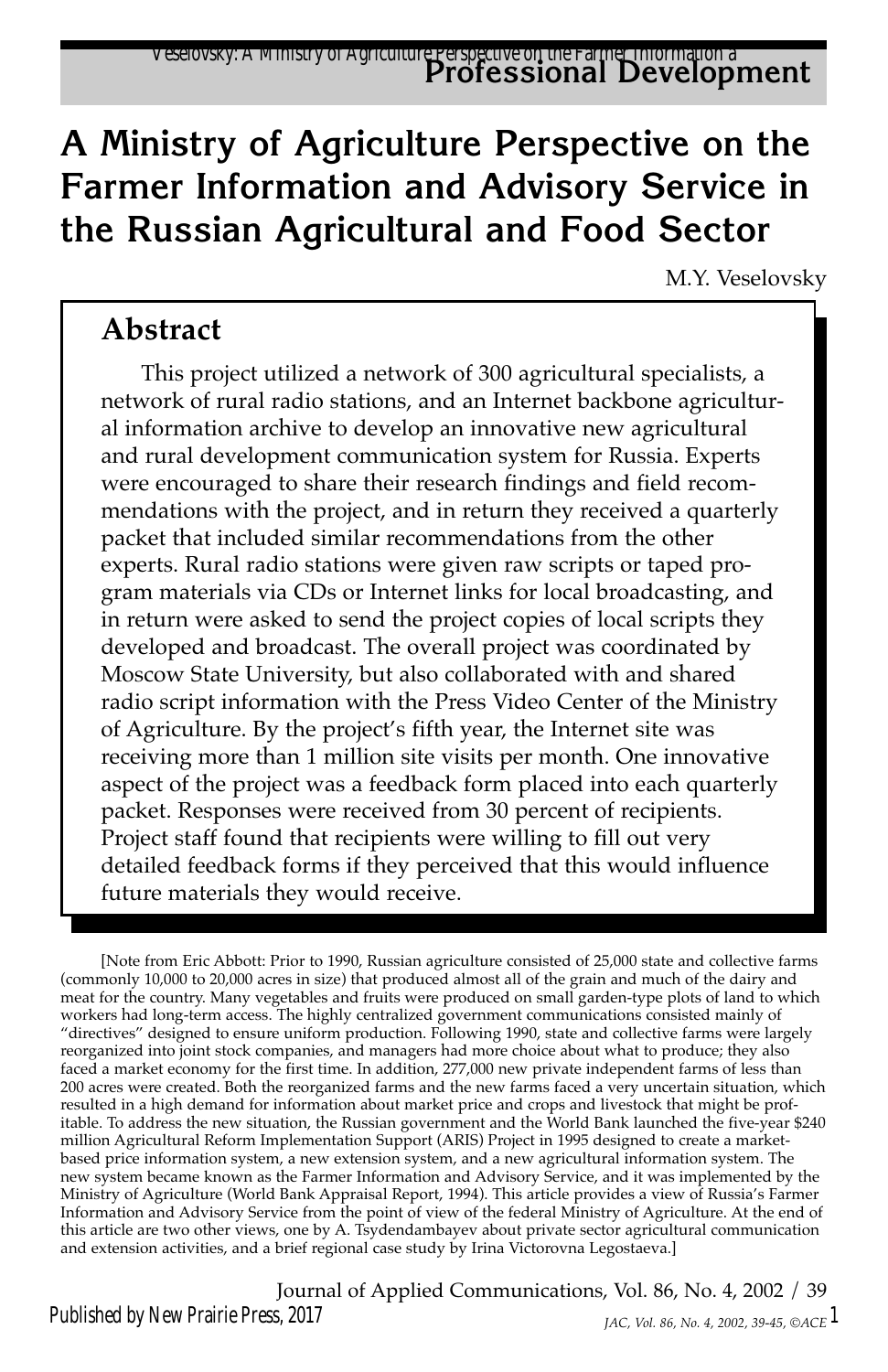## **Professional Development** *Journal of Applied Communications, Vol. 86, Iss. 4 [2002], Art. 4*

#### **Introduction**

Russia's transition to a market economy has necessitated creation of a new institutional infrastructure (Cochrane, Bjornlund, Haley, Hoskin, and Liefert , 1998; Reed, 1996; Kwiecinski, 1998), including a Farmer Information and Advisory Service whose main function is to supply agricultural producers with information that enables them to make sound business decisions and facilitates sustainable development in a market environment. It is important to note that agricultural producers' information needs have expanded and changed following the evolution of Russia's agricultural and food market. As the market developed and, correspondingly, competition strengthened, producers tended to request more information on the latest agricultural research findings and advanced farming practices, as well as information on marketing, business-planning and taxation (Veselovsky and Andreeva, 1999).

#### **Sixty-five Regions Served**

Beginning in 1996, as part of the ARIS World Bank Project, regional Farmer Information and Advisory Services began to be established that provided market information, research-based production recommendations, and assistance in legal and business restructuring of farm enterprises. Progress in the early years has been documented in other reports (Bautin, 1999, 2000; Veselovsky and Kolotov, 1999, 2000; Kalinin, 1999). By 2001, Farmer Information and Advisory Services were set up in 65 regions. Since regional agricultural authorities had differing opinions concerning the mission, objectives and approaches of this new service, the result was a diversity of institutional structures and approaches (Abbott and Ukhanova, 2000). The services were most frequently set up as structural divisions within departments of agriculture and food (23 regions), free-standing government enterprises and state institutions (16 regions), nonprofit entities (12 regions), divisions within agricultural retraining institutions (12 regions), and within research and educational institutions (5 regions). As of 2001, 1,200 advisers were employed at all levels of the system. In 2001, regional and local advisory services provided approximately 284,000 consultations on various aspects of agricultural production. Over time, the number of inquiries has increased. More than 15,000 agricultural specialists participated at workshops arranged by information and advisory services.

In addition to the advisory staff of departments of agriculture and food, agricultural researchers and trainers also were heavily involved in providing information and recommendations.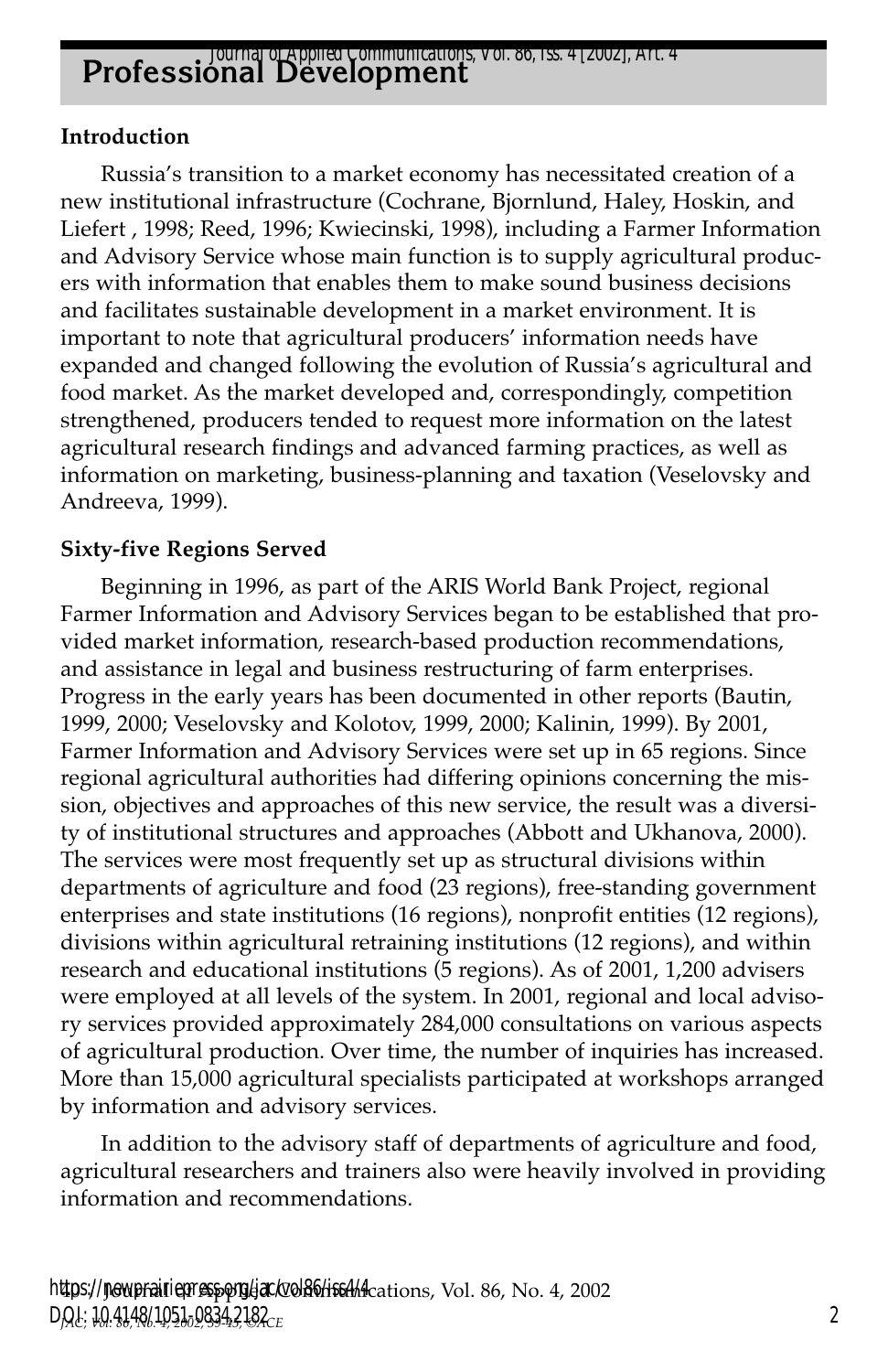## **Professional Development** Veselovsky: A Ministry of Agriculture Perspective on the Farmer Information a

The largest number of consultations were provided in crop production (20%), livestock production (14%), farm accounting (14%), farm business management (10%), farm mechanization (9.5%), and legal issues (9%). Nearly half of the consultations delivered by the service related to technological topics. This trend is likely to continue in the future. Because of the dramatic change from a centralized quota production system to one based upon market and profit, the farmer information and advisory services also have paid special attention to such priority areas as training of anticrisis managers, financial revitalization of insolvent large-scale farms, restructuring of farm enterprises, marketing, farm management, business-planning, i.e., issues closely related to market reforms and adjustment (Runov, 1998). It is interesting to note that agricultural producers with experience operating in a market environment demonstrate a strong interest in research and development, since innovations will enable them to achieve a higher technological and business level of farm production.

### **Information-Seeking by Producers**

The largest single category of clients of the advisory service is smallscale fruit-growers and gardeners (this category accounts for 44% of the total number of consultations provided by the regional advisory services). The next largest group is large-scale farms (30%), despite the fact that those farms have a large number of subject-matter specialists who often are highly professional and have adequate knowledge and skills. This provides good evidence that the advisory services are needed for all agricultural producers, without exceptions. Private family farmers (9%), holders of private household plots  $(5\%)$  and staff of agricultural authorities  $(6\%)$  represent a substantially smaller category of users. Researchers, educational staff and businessmen quite rarely ask for advice from the Farmer Information and Advisory Service.

An analysis of scope and type of consultations delivered by various entities of the Farmer Information and Advisory Service demonstrates that most services are provided by staff of local level information and advisory services (47% of the total number of consultations provided by all types of

entities); the share of regional information and advisory services is 19%, while agricultural authorities have 28% and educational institutions have 3%.

In 2001 the farmer Information and Advisory Services provided assistance in implementation of more than 8,200 innovative projects, application of 31 industrial technologies, and reorganization of 265 large-scale farms.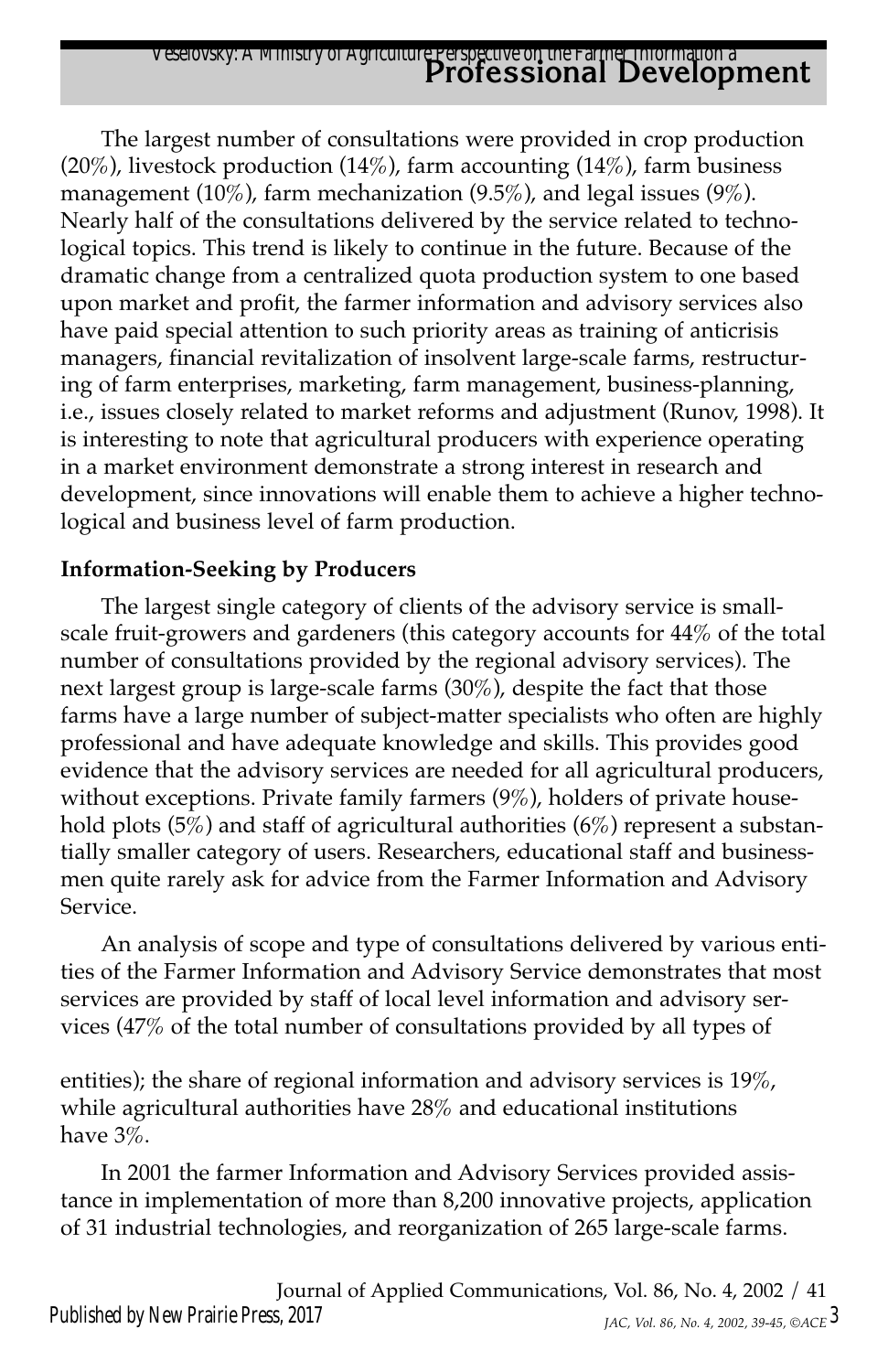## **Professional Development** *Journal of Applied Communications, Vol. 86, Iss. 4 [2002], Art. 4*

The services place special emphasis on promotion and information dissemination activities. In particular, they arranged 1,863 workshops, 177 exhibitions, and 657 field days. They published more than 106,000 copies of information materials, including 2,602 bulletins.

In those regions where the advisory services have succeeded in expanding their activities, they now are regarded as a reliable channel for promotion and practical application of innovations, and they seriously influence acceleration of scientific and technical process in the sector. Agricultural producers, agricultural authorities and other entities demonstrate a growing interest in the advisory service.

#### **Successful Initiatives**

There are numerous examples of efficient performance of regional and local information and advisory services. Advisers of Kirov, Rostov, Penza, and Buryatia services have designed approaches for financial revitalization and reorganization of insolvent large-scale farms, and they have been carrying out activities dealing with land and property assessment, analysis of marketing of agricultural products and preparation of all required documents for official registration of newly created enterprises. New farm owners have been provided with consultations on regulation of property and land relations.

Outstanding progress has been achieved by the advisory service in Nizhny Novgorod region. The consultants of this service focus their efforts on promotion and application of soil conservation and environmentally friendly practices, improvement of fodder production, optimization of livestock feed rationing, dissemination of new advanced varieties of agricultural crops, creation of demonstration farms and field trials, and delivery of field workshops.

The information and advisory service in Volgograd Oblast has reached a mature development level. The service staff have designed business plans that attracted investment in the regional agriculture sector in 2000 for the amount of RUB 24 million (\$800,000), and in 2001–RUB 51.5 million (\$1.8 million).

A local information and advisory center in Sergiev-Posad (Moscow Oblast) provides high-level technological consultations to private family farmers. The center has achieved sound results in arranging field days and in issuing specialized information leaflets in order to disseminate advanced technologies and practices in crop production.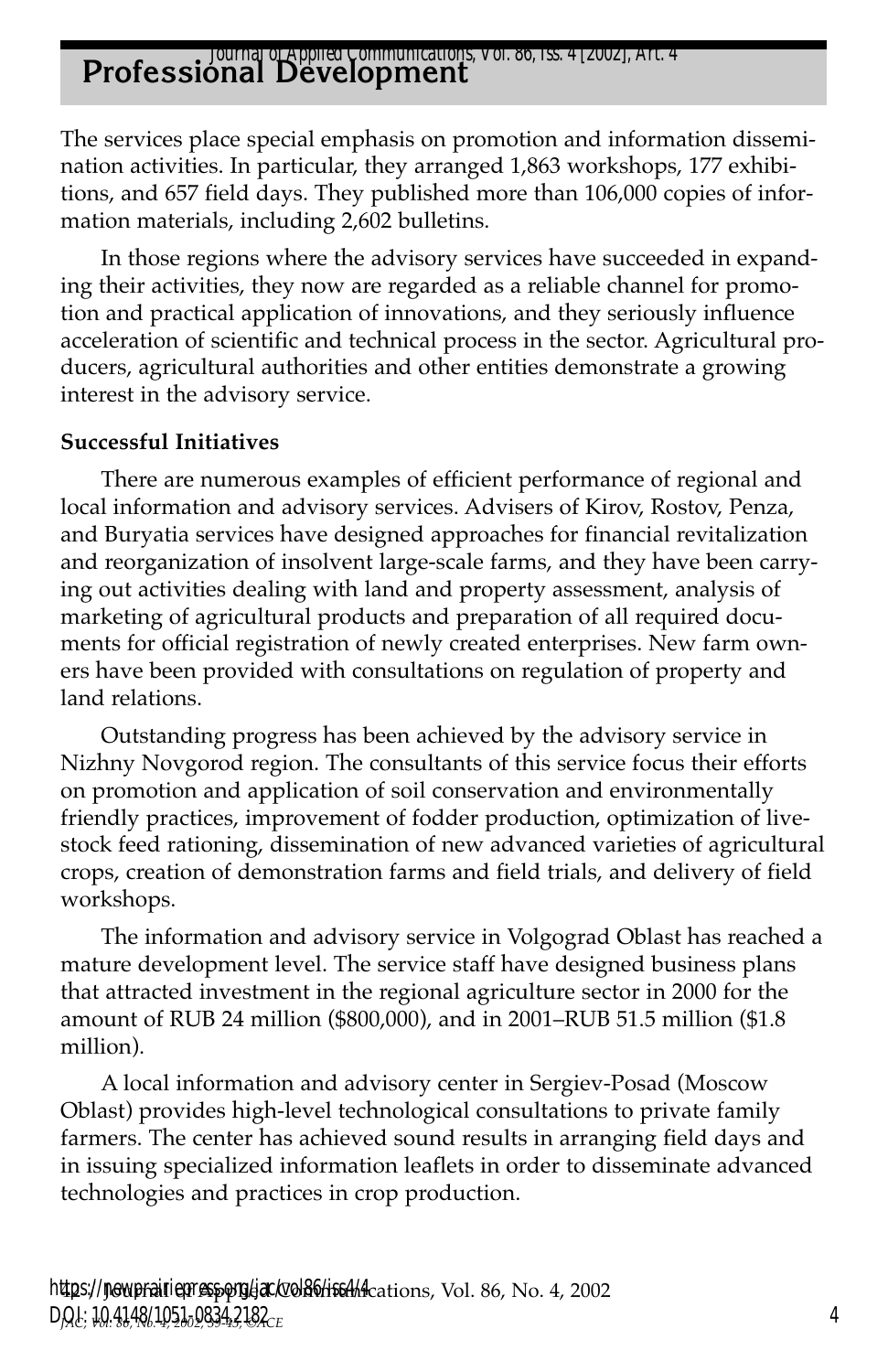### **Advisory Service Problems**

At the same time there are a number of bottlenecks that hamper efficient operation of the advisory service and factors that do not allow it to fulfill its functions as a key institutional component in the market economy. For instance, the information and advisory services at all levels have not been placing enough efforts in searching, testing and application of innovative technologies, and dissemination of advanced experiences. The majority of regional services have not yet introduced efficient monitoring procedures and sound feedback mechanisms. Therefore, agricultural producers actually are not able to influence agricultural research priorities. This, in turn, has resulted in a situation in which many research findings and technological developments cannot be converted to recommendations adapted to farmers needs. Often, recommendations are too complicated to be understood by farmers and, consequently, those research findings are not used to increase agricultural production.

Systematization and integration of completed research findings and developments is still an important problem that prevents increases in efficiency in the agricultural and food sector. No unbiased evaluation has been carried out to assess the impact of international projects (World Bank Agriculture Reform Implementation Support (ARIS) Project and European Union TACIS), in particular for those components that relate to the establishment of an information and advisory service. No recommendations have been developed concerning further use of their outputs in order to improve performance of the advisory service.

At the federal level, inadequate efforts have been undertaken to develop, to compile and to update information resources, especially in innovative technologies, business-planning, food market opportunities, foreign experience, etc. Capabilities of information systems are not fully used. A federal information portal via the Internet has not been created; therefore, federal and regional information resources of agricultural advisory services have not been properly integrated. This does not allow implementation of a sound scientific and technical policy aimed at introducing information and communication technologies in the agriculture and food sector, connecting agricultural producers to the information network and, subsequently, creation of a common information space. The federal budget funds have not been allocated as required.

Other serious constraints are the inadequate number of professional advisers at regional advisory services, the lack of a well-established vertical management structure, and the lack of an appropriate legal and regulatory framework (Kozlov, 2000).

Journal of Applied Communications, Vol. 86, No. 4, 2002 / 43 *JAC, Vol. 86, No. 4, 2002, 39-45, ©ACE* 5 Published by New Prairie Press, 2017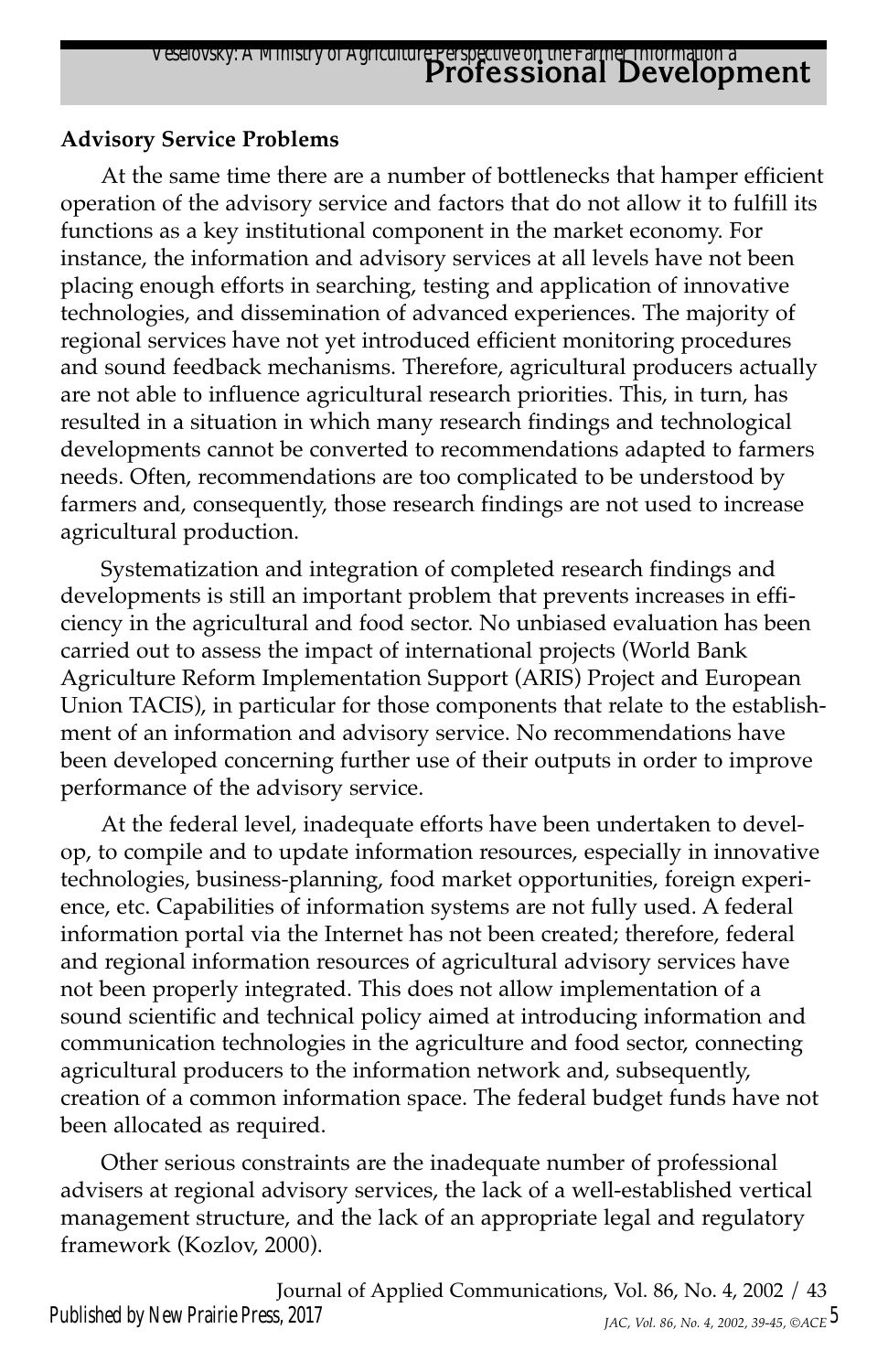## *Journal of Applied Communications, Vol. 86, Iss. 4 [2002], Art. 4*<br>**Professional Development**

No consistent efforts have been made to identify alternative income-generating activities, and that, combined with inadequate budget appropriations, restrains improvement of the material and technical basis of the information and advisory service and involvement of high-level professionals, that ultimately influence the overall performance of the advisory service.

If those issues are not addressed urgently, the information and advisory service will not be able to meet current challenges and will not be able to achieve a performance level approaching that of other leading agricultural countries.

### **About the Author**

M. Y. Veselovsky is Deputy Head, Department of Research and Technical Progress; Ministry of Agriculture of the Russian Federation.

### **References**

- Abbott, E. & Ukhanova, T. (2000). Emerging new models for agricultural communication in Russia: Effects of the five-year ARIS World Bank Project. Paper presented to USACC 2000 Congress, Washington, D.C, July 2000.
- Bautin, V. (2000). Развитие информационно-консультационной службы В АПК России. (Development of extension in the agro-industrial complex of Russia). Retrieved May 20, 2003, from

http://www.user.cityline.ru/~apkem/st000301.htm.

Bautin, V. (1999). Текущее состояние и пути развития информационноконсультационной службы в сельском хозяйстве. (Current situation and pathways to development of extension and agriculture). Moscow: Ministry of Agriculture of the Russian Federation. Retrieved May 20, 2003, from http://msx.udmnet.ru/other/articles/3.htm.

Outlook Series. WRS-98-2. International Agriculture and Trade Reports. Washington D.C.: Economic Research Service, U.S. Department of Agriculture. 4-20.

- Kalinin, A. (1999). Report on activities of Farmer Information and Advisory Service offices in 20 regions. Unpublished report presented to Steering Committee, Functioning of the Farmer Information and Advisory Service. Nizhney-Novgorod, Russia.
- Kozlov, V. (2000). Выбор организационно-правовой формы для региональных информационно-консультационных служб в России. (Selecting the legal form for regional farmer information and advisory services in Russia). Информационный бюллетень Минсельхоза России. 5-6, 61.